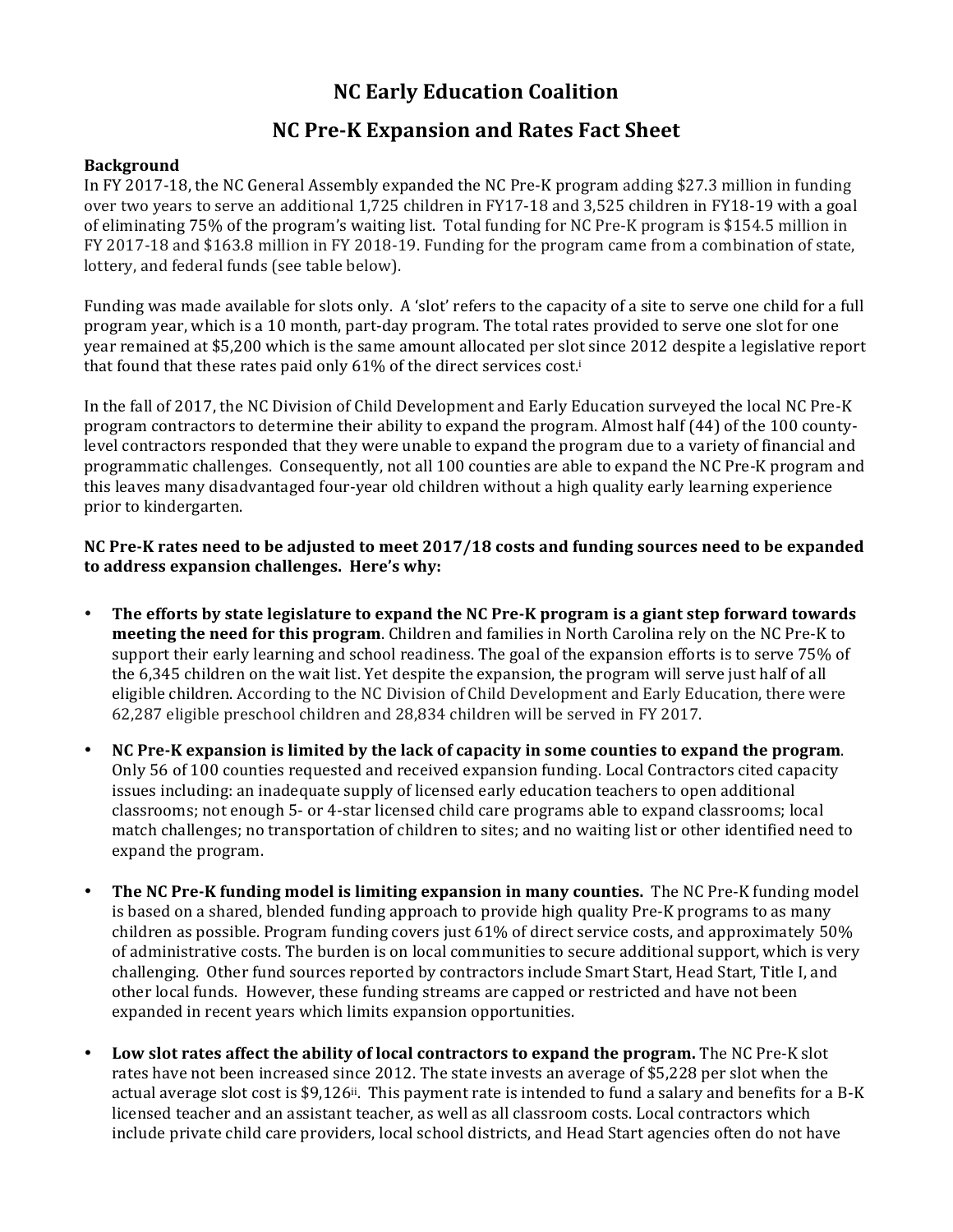additional local resources to recruit and pay salaries and benefits to hire qualified staff or expand classrooms which requires start-up funding including additional supplies, materials, and equipment, transportation and other program services and costs. Teacher salaries are not adequately covered in this rate. In 2010 the base teacher salary in public schools was \$30,430. Today the base pay is \$35,000. This represent a 15% increase in base pay. Many child care teachers in NC Pre-K programs have not had such an increase. This has resulted in increasing turnover of NC Pre-K teachers in child care centers, as they migrate to the public schools or other fields for better pay and benefits.

- **NC Pre-K** administrative caps are inadequate and do not support child find or local site and slot **development.** Administrative costs for NC Pre-K contractors have been capped at 4% of each NC Pre-K contractor's total allocation, and are inadequate paying just  $53\%$  and  $51\%$  of the average total administrative costs for Smart Start partnerships and LEAs respectivelyiii. Consequently, local contractors must also find supplemental funds to adequately administer the program which has significant requirements. Also, although the NC Pre-K program is a 10-month program for children's attendance, it requires year-round administration including summer efforts for child recruitment, eligibility determination, and site development and selection. These program costs are not adequately covered by the 4% administrative costs. Further, all costs are paid on a reimbursement basis which is extremely difficult for stable program operations.
- NC Pre-K funding sources are not adequate to support comprehensive expansion of the program **in all 100 counties.** The NC Pre-K program has always been funded by a combination of state general funds and lottery funds, and federal TANF funding particularly in the past five years. The total FY 2017-18 NC Pre-K budget of \$163,803,504 is funded by state general funds (44%), lottery funds (48%), and federal TANF funds (8%) - all from the Department of Health and Human Services budget (see graph and table below).

Lottery funding is an essential funding stream for NC Pre-K. When the lottery was originally created, 25% of the education lottery fund was dedicated to NC Pre-K by law. However, there is no longer any specific dedicated proportion for the NC Pre-K program, and only 13% of the education lottery fund was dedicated by the legislature to the NC Pre-K program in FY 2017-18 (see chart below).

### **NC Early Education Coalition Recommendations**

- Create a capacity building fund or a supplemental slot allocation so that local communities can address the challenges in expanding the program.
- Increase direct service slot rates to at least a total of 75% of the total average costs over time.
- Increase the local administrative rate to a minimum rate sufficient to sustain and expand the program, and align administrative costs with other state and federal programs.
- Expand and diversify the funding streams for NC Pre-K such as dedicating an increased portion of the state lottery funds for the NC Pre-K program or developing a new funding stream within the Department of Public Instruction for the state's Pre-K program.

#### **For more information contact:**

 

Michele Rivest, Policy Director, NC Early Education Coalition Email: Michele.Rivest@NCEarlyEducationCoalition.org

<sup>&</sup>lt;sup>i</sup> Study Costs and Effectiveness Associated with NC Pre-K Slots, Report to the Senate and House Appropriations Committee on Health and Human Services by the NC Department of Health and Human Services, February 1, 2017. ii Ibid. iii Ibid.